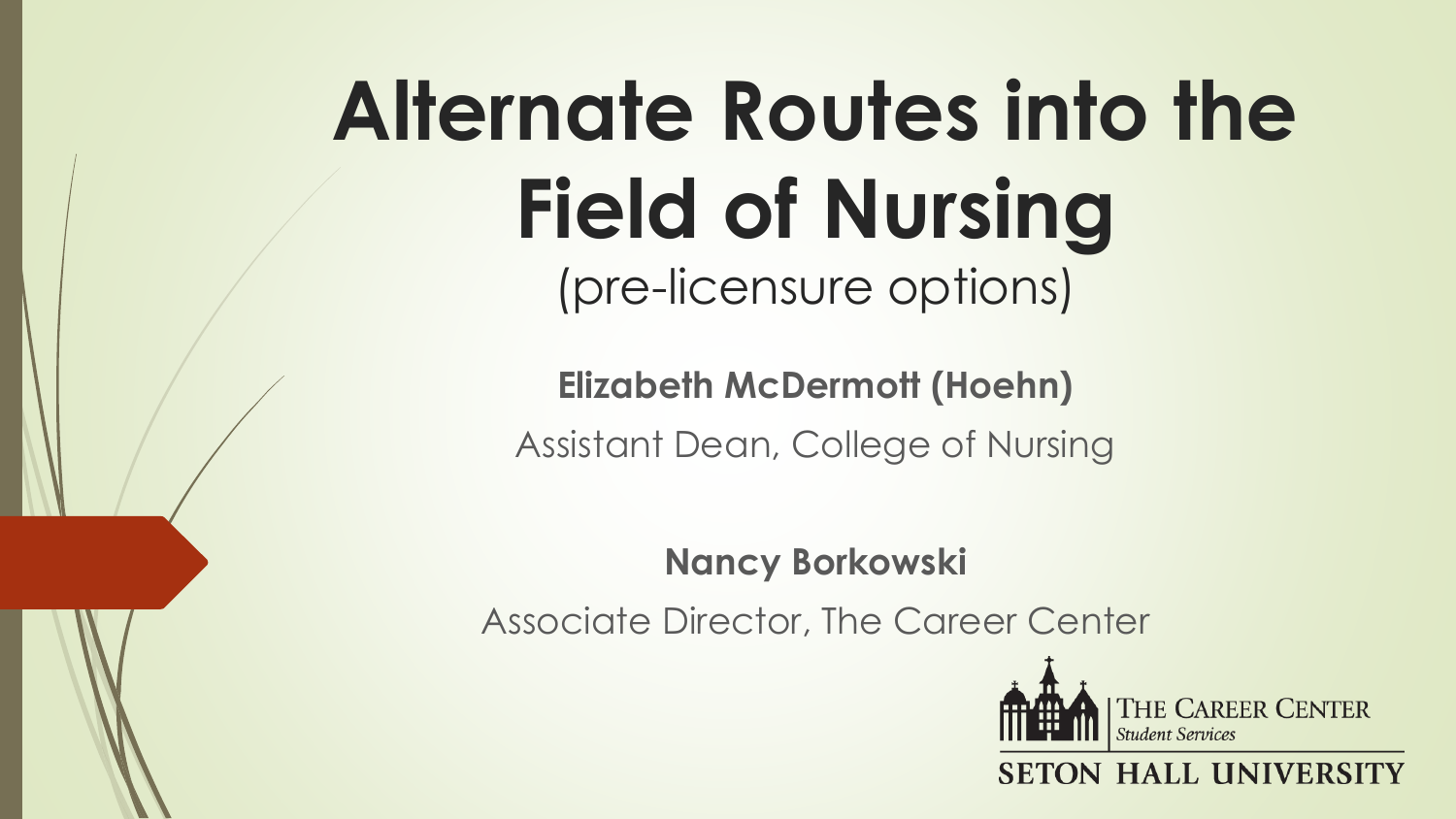## **Various Routes to Nursing Licensure**

#### **Traditional B.S.N. program**

- Bachelor's; Requires transferring from SHU to another institution with BSN program
- **Second Degree / Accelerated Program in Nursing**
	- Post-bachelor's; NO background in Nursing required
- **Clinical Nurse Leader Program**
	- Post-bachelor's; NO background in Nursing required

### **Pre-licensure Master's Degree in Nursing M.S.N. program**

- Post-bachelor's; NO background in Nursing required
- Admission criteria usually more demanding than second degree programs
- **Associate's Degree with L.P.N. licensure**
	- 2 year program at community/county college or vocational/technical institute
	- Can obtain employment as LPN in hospital with requirement that a BSN be completed within specific timeframe for further employment (timeframe different for each hospital/employment setting)
- **Licensing Program affiliated with specific hospital program or via a military career**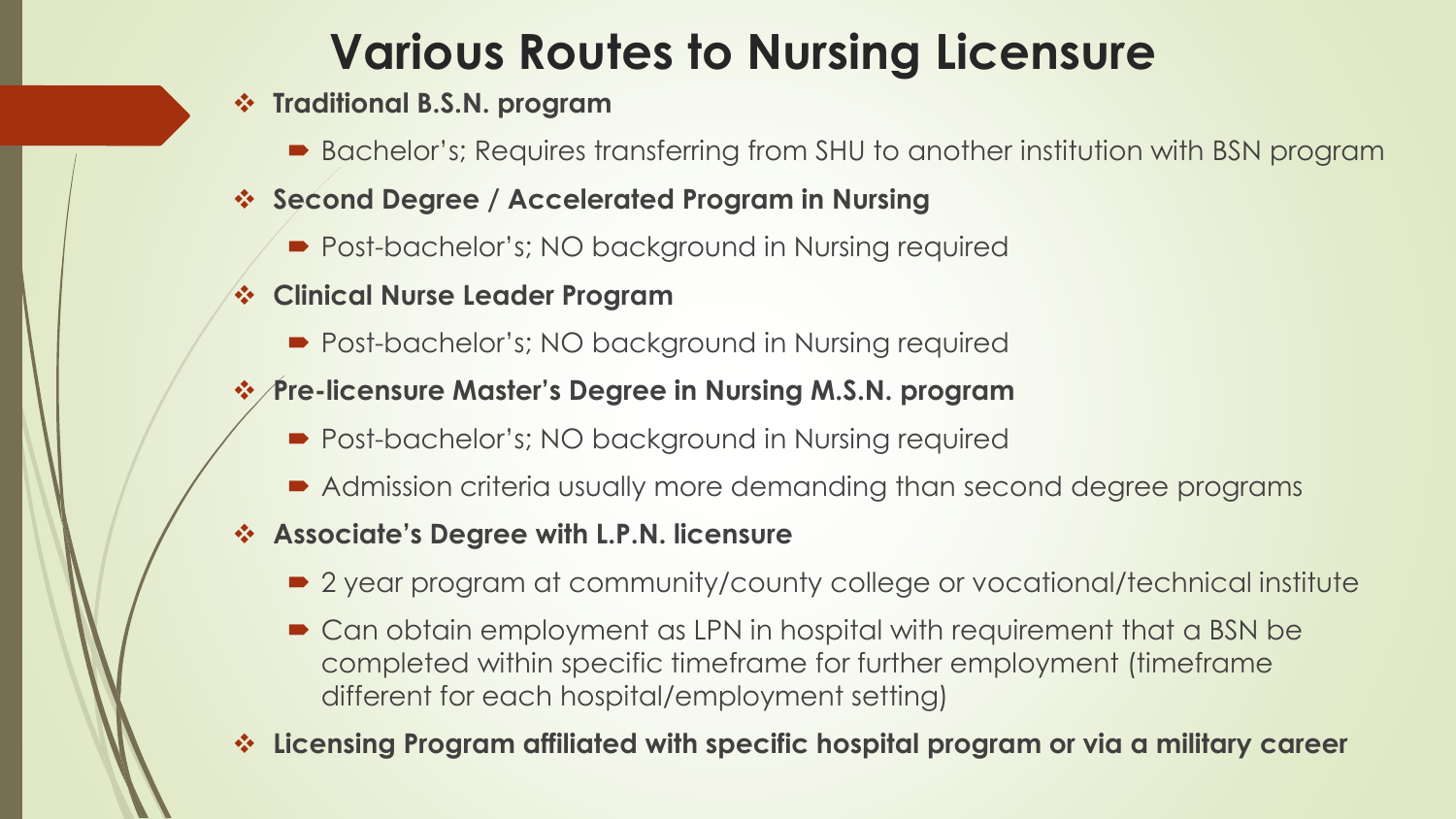## **Career Path Options to Becoming a Nurse**

*Discover Nursing* website is a great resource to get started: <https://www.discovernursing.com/starting-out#.VzYoJiE3oXg>

## 2 Choose your nursing school and apply



Here are the different paths you can take to become a Registered Nurse:

- . Get your Associate of Science Degree in Nursing (ASN/ADN): it takes two to three years and qualifies you to take the National Council Licensure Examination (NCLEX-RN)
- Get your Bachelor of Science Nursing (BSN): it takes four years at a college or university and prepares you for bedside and leadership roles. You'll also be qualified to take your NCLEX-RN.
- Get your Master of Science in Nursing (MSN): it takes two years at a college or university, after you earn your BSN. It qualifies you to work as a Nurse Educator or manager, and is a prerequisite to get your PhD.
- . Go through a hospital: earning your Nursing Diploma takes approximately three years through a participating hospital. You'll likely take your courses at a nearby school.
- . Go through the Military: You can train for two, three, or four years in an ROTC Nursing program at a college or university.

Another way to start your nursing career is by first becoming a Licensed Practical Nurse/ Licensed Vocational Nurse (LPN/LVN).

. As a Licensed Practical Nurse/Licensed Vocational Nurse (LPN/LVN), you can start working in the profession as early as one year after you begin your training. You'll need to enroll in a Vocational training program or LPN School, which will qualify you to take your National Council Licensure Examination - Practical Nurse (NCLEX-PN). Working as an LPN/LVN is a great way to gain experience, and many hospitals have funding opportunities available to help LPNs/LVNs continue their education.

Here are some tips to help you decide on a school:

- . Visit the school website or campus that interests you the most.
- Find out which entrance exams they require, such as the SAT, ACT, or others.
- Know the application deadlines by checking the school's website or contacting them.
- . Give yourself options by applying to more than one school, or check out nursing schools without waiting lists.

**FIND YOUR SCHOOL**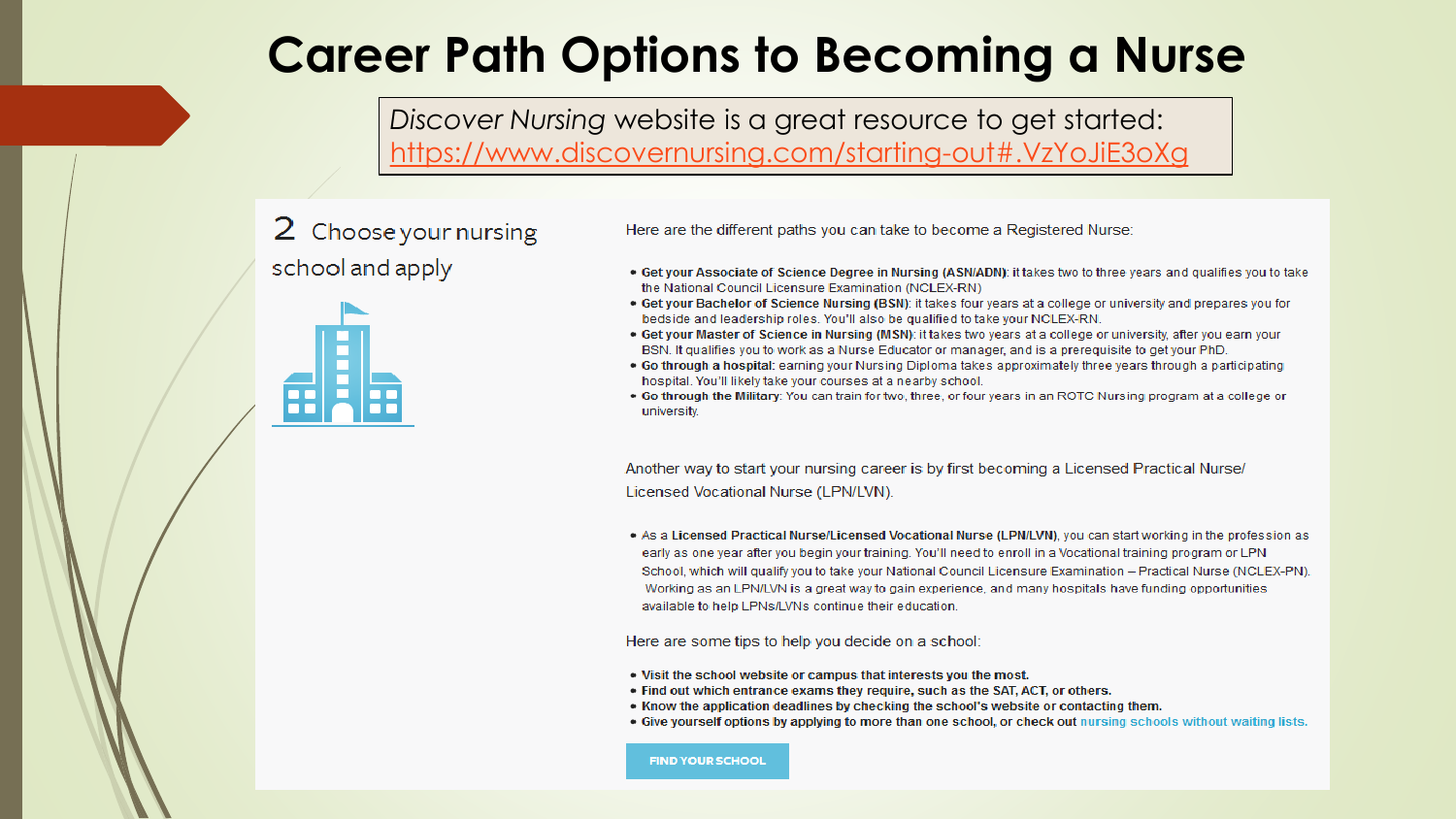## **Use** *Discover Nursing* **website to Search for a Program**

**Searching for Specific Programs by Degree, Type of Program and State** 

(from *Discover Nursing* website):

<https://www.discovernursing.com/schools#no-filters>

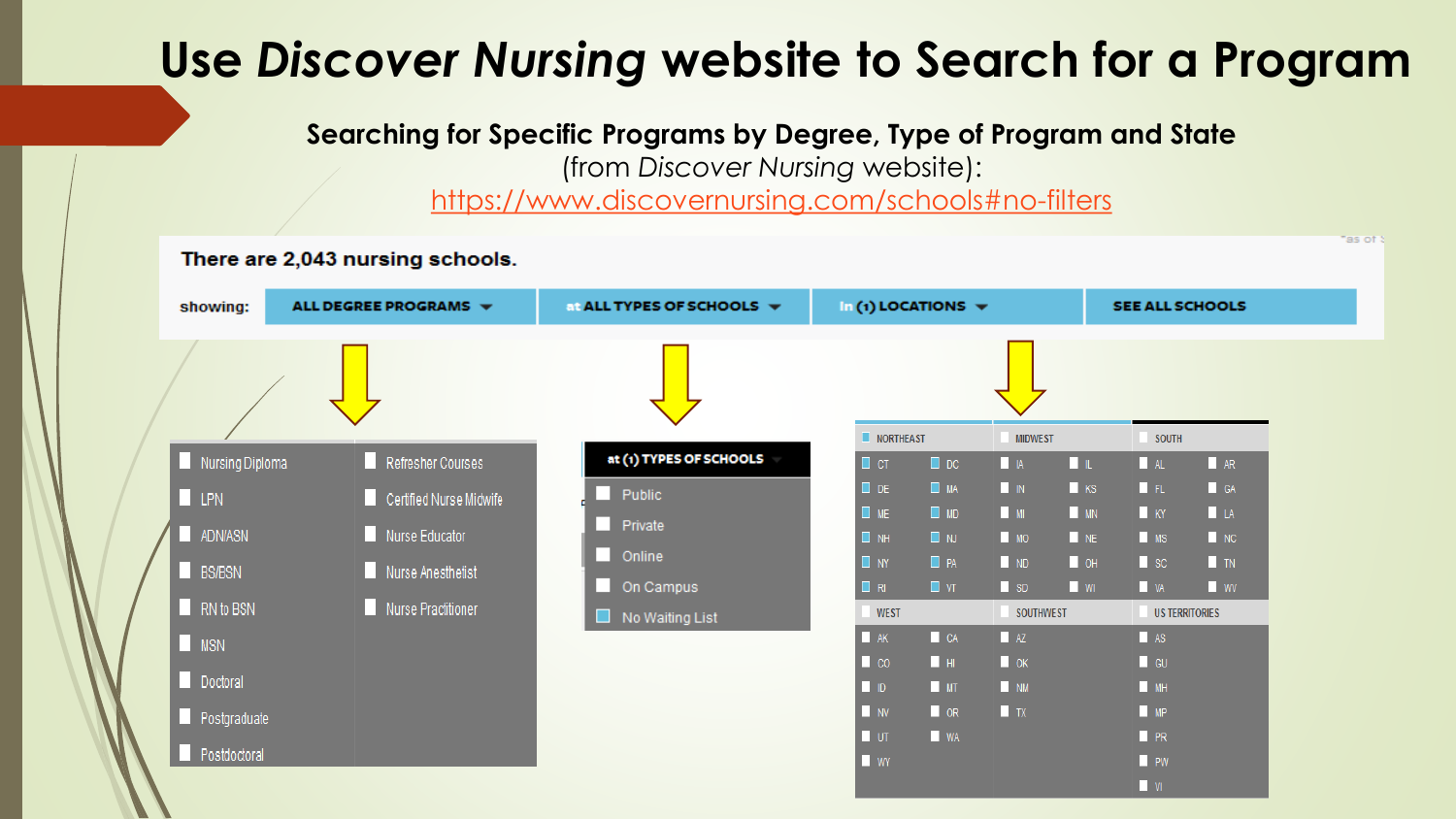## **Use** *Discover Nursing* **website to Search for a Program in New Jersey**

Listing of All Degree Levels and Types of Nursing Programs located in the state of **New Jersey**:

## [https://www.discovernursing.com/schools#national=national](https://www.discovernursing.com/schools#national=national&locations=nj) &locations=nj



| <b>SCHOOL NAME</b>                               | <b>DEGREE</b>  | <b>TYPE</b>        | <b>LOCATION</b> |
|--------------------------------------------------|----------------|--------------------|-----------------|
| Atlantic Cape Community College                  | <b>ASN</b>     | Public, On Campus  | NJ/Northeast    |
| Atlantic County Institute of Technology          | LPN            | Public, On Campus  | NJ/Northeast    |
| Atlantic County Vocational & Technical<br>School | LPN            | Public, On Campus  | NJ/Northeast    |
| Bayonne Medical Center School of Nursing         | Diploma        | Private, On Campus | NJ/Northeast    |
| <b>Bergen Community College</b>                  | <b>ASN</b>     | Public, On Campus  | NJ/Northeast    |
| <b>Bloomfield College</b>                        | <b>BSN</b>     | Private, On Campus | NJ/Northeast    |
| <b>Brookdale Community College</b>               | ASN, LPN-to-RN | Public, On Campus  | NJ/Northeast    |
| <b>Burlington County College</b>                 | ASN, LPN-to-RN | Public, On Campus  | NJ/Northeast    |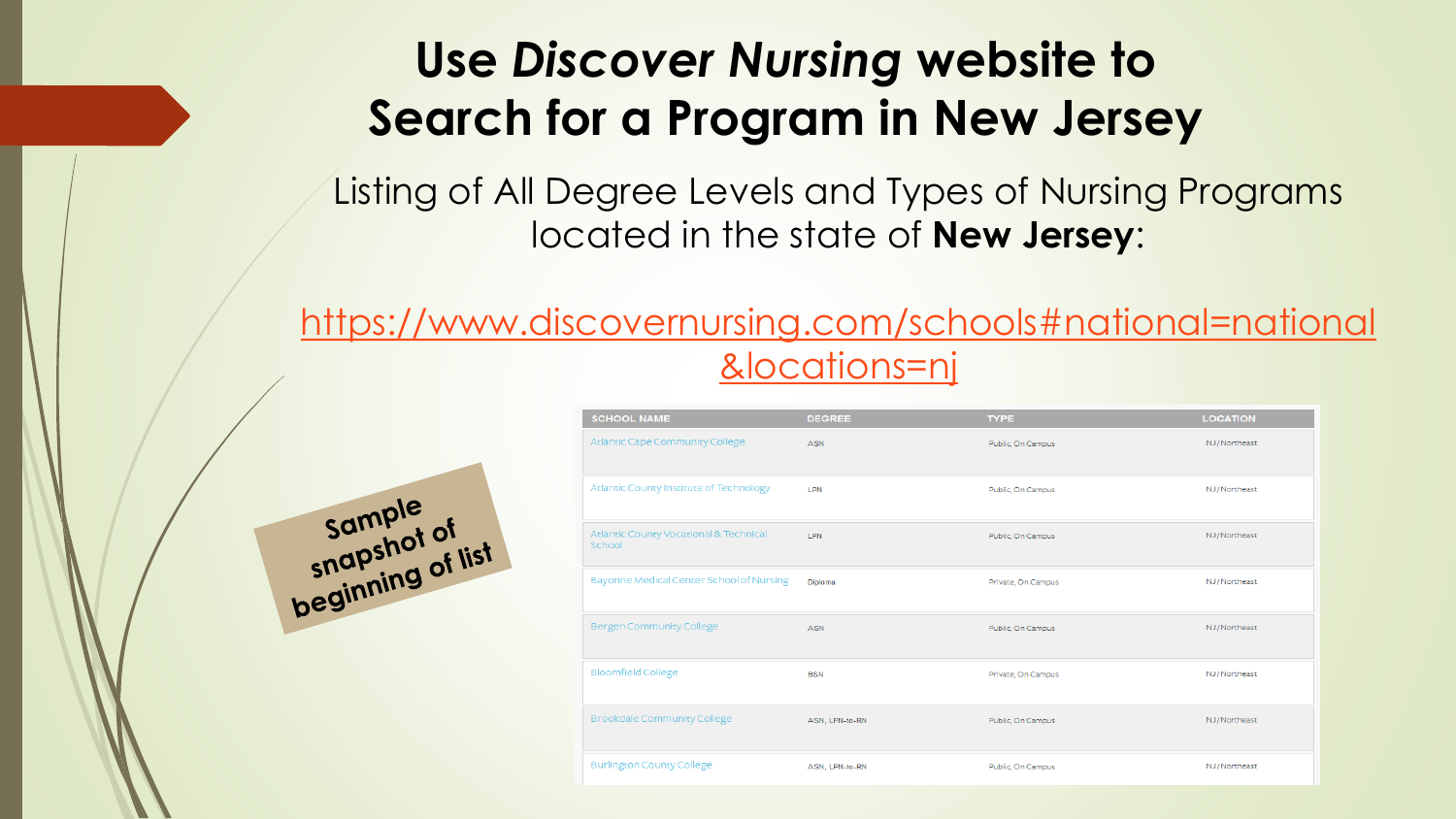## **Use** *NJCCN\** **website to Search for a Program in New Jersey**

Listing by counties of all NJ Institutions offering Nursing programs. Includes links to each institution's website with more information on types of programs and degree levels offered

## http://www.njccn.org/find-a-nursing-program/



sample sample<br>snapshot of snapshot or<br>specific search

### **Find a Nursing Program**

□ Essex County

Gloucester County

Hudson County

Mercer County

Counties

 $\Box$  Show all counties

Atlantic County

 $\vee$  Bergen County

 $\Box$  Burlington County

 $\Box$  Camden County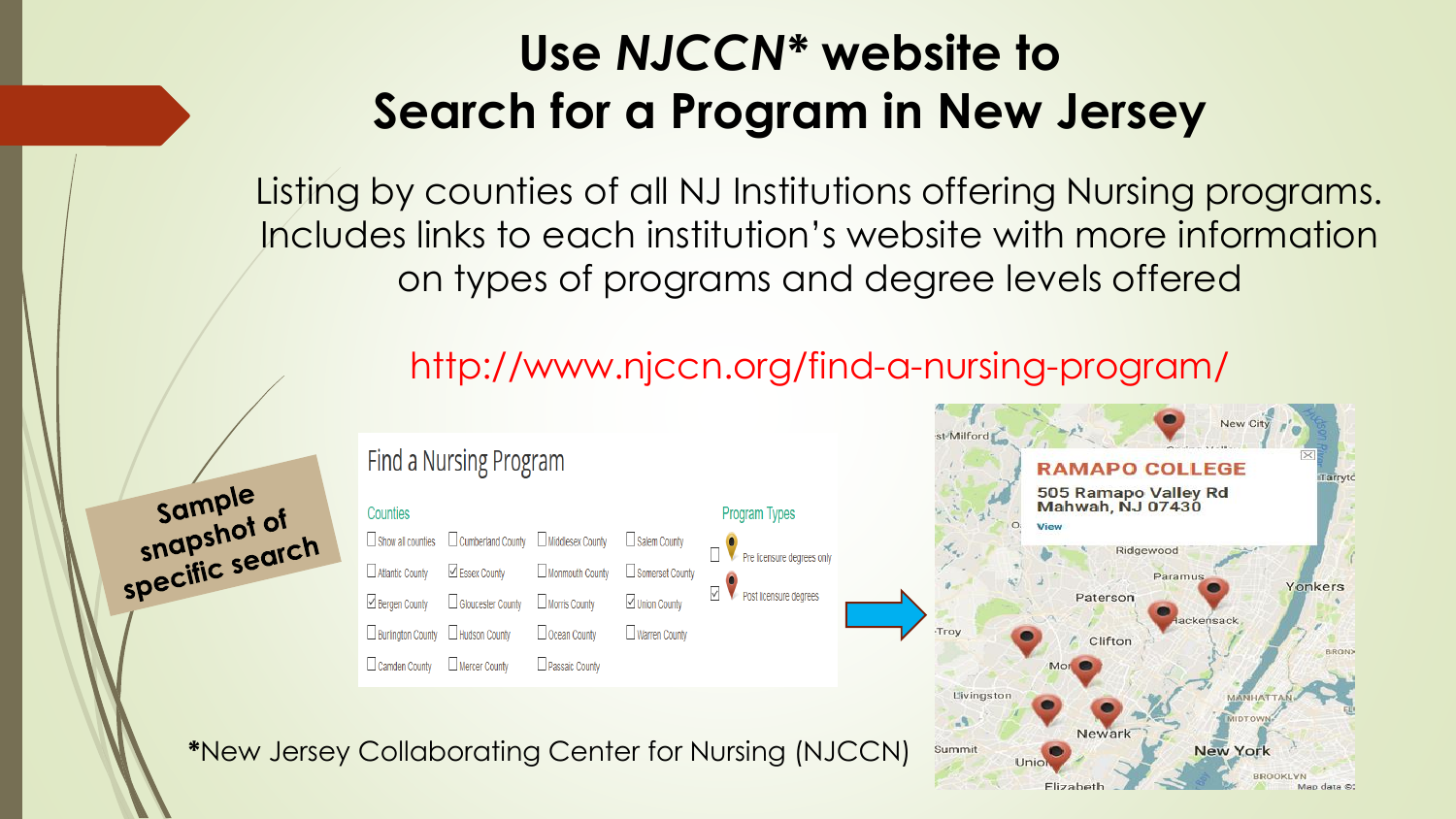## **Researching Nursing Programs**

Institutions are continually creating new programs related to nursing. For the most updated information on institutions offer nursing programs and at what degree and licensing level, conduct the following searches:

 **New Jersey Collaborating Center for Nursing (NJCCN) website**  [\(http://www.njccn.org/find-a-nursing-program](http://www.njccn.org/find-a-nursing-program))

- *Discover Nursing* **website**  [\(https://www.discovernursing.com/schools#no-filters\)](https://www.discovernursing.com/schools#no-filters)
- **Website for each institution of interest to you (and nursing programs at that institution)**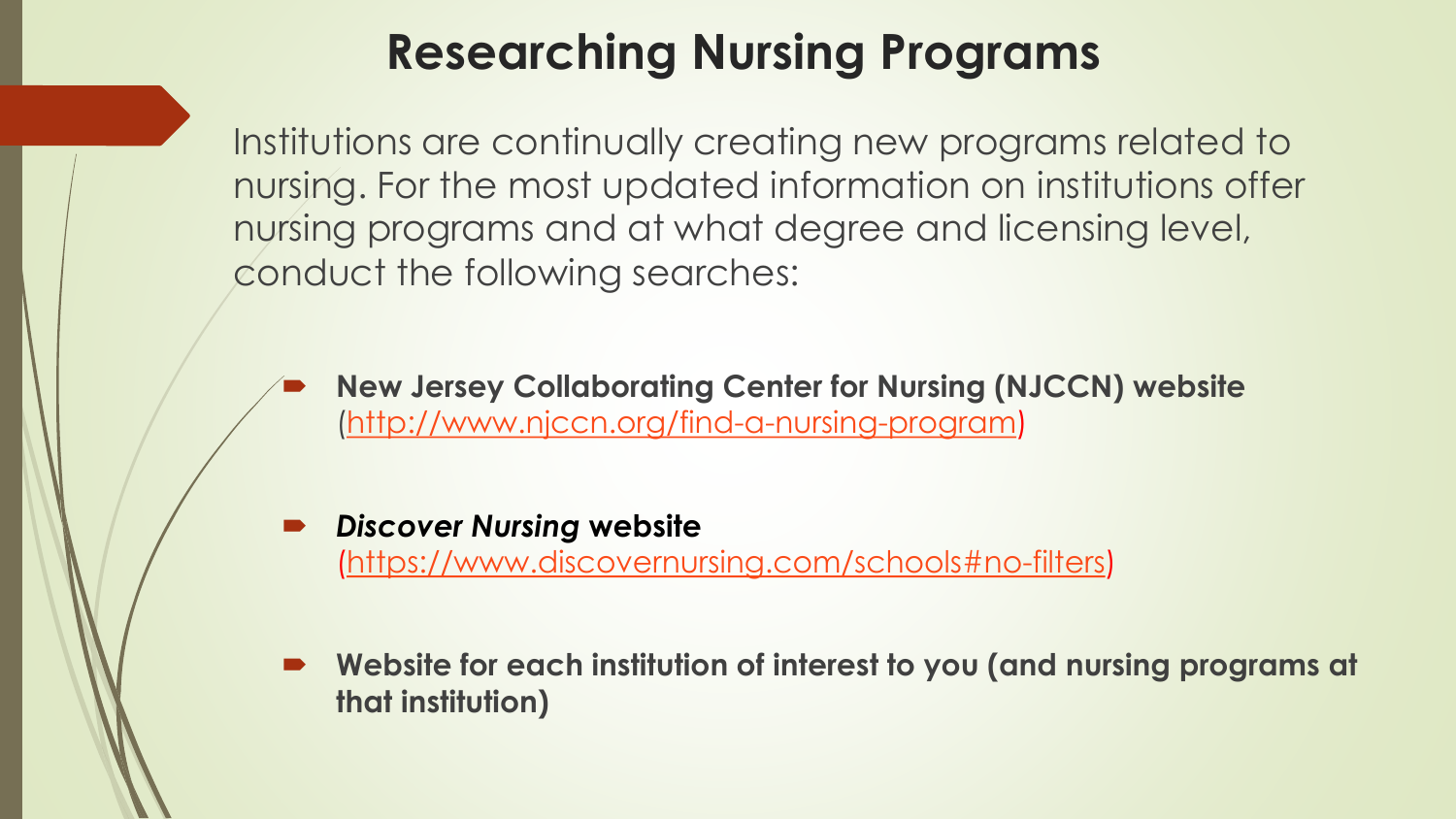# **Traditional BSN Programs\* outside of SHU**

(will require transferring from SHU to another institution)

### **Traditional BSN Programs**

- First, conduct internet searches to identify nursing programs at specific institutions- many institutions offer new programs each year
- **Prior to transferring, research the requirements at each specific institution for** acceptance into both the institution itself, as well as requirements for acceptance into the actual nursing program (they are very different)
- Send an email to the nursing program coordinator at each institution to set up either a telephone or in-person appointment to discuss the requirements for transferring and the process for acceptance into the nursing program. Find the person's email address on the program's website
- Be prepared to ask specific questions about the program and your candidacy for transferring. *See the next slide for common questions to ask when considering transferring to another institution*

### **\*For an updated list of institutions with BSN programs in NJ, refer to:**

- **NJCCN website** [\(http://www.njccn.org/find-a-nursing-program](http://www.njccn.org/find-a-nursing-program)),
- **Discover Nursing website** [\(https://www.discovernursing.com/schools#no-filters\)](https://www.discovernursing.com/schools#no-filters)
- **Website for each institution of interest to you**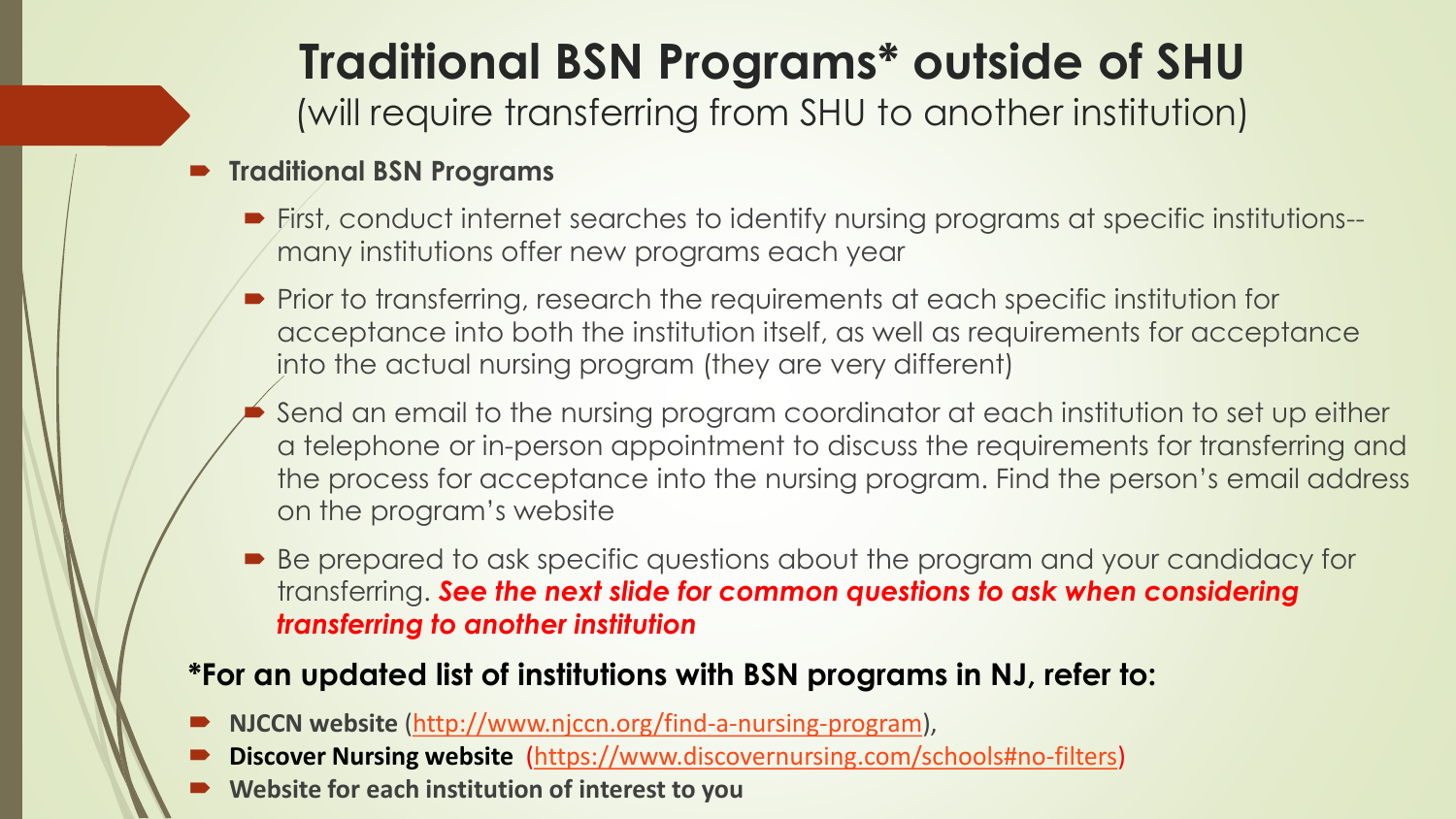## **Common Questions to Ask Before Transferring**

(when considering transferring from SHU to another institution)

- What are the requirements to transfer to this institution (regardless of my major)? Are there any entrance/standardized tests I must take? Application materials?
- Do you accept transfer students directly into your nursing program? If so, how many?
- If not, what is the process for declaring a nursing major after transferring here with another major (or pre-major status)?
- What are the prerequisite courses required before transferring into your program? Do I have to take those courses at your institution? If I have to retake any course(s), is there a requirement as to where I take those courses?
- How do I find out which credits from my previous institution(s) will transfer to your institution in general and/or into the nursing program? (Bring a copy of a transcript from each institution you have attended)
- How long (academic terms/semesters/summers) will it take me to graduate?
- What is the passing rate for the N-CLEX licensing exam for RN?
- Website with questions to ask before transferring halfway through a nursing program: https://www.healthschoolfinder.com/switching-nursing-schools/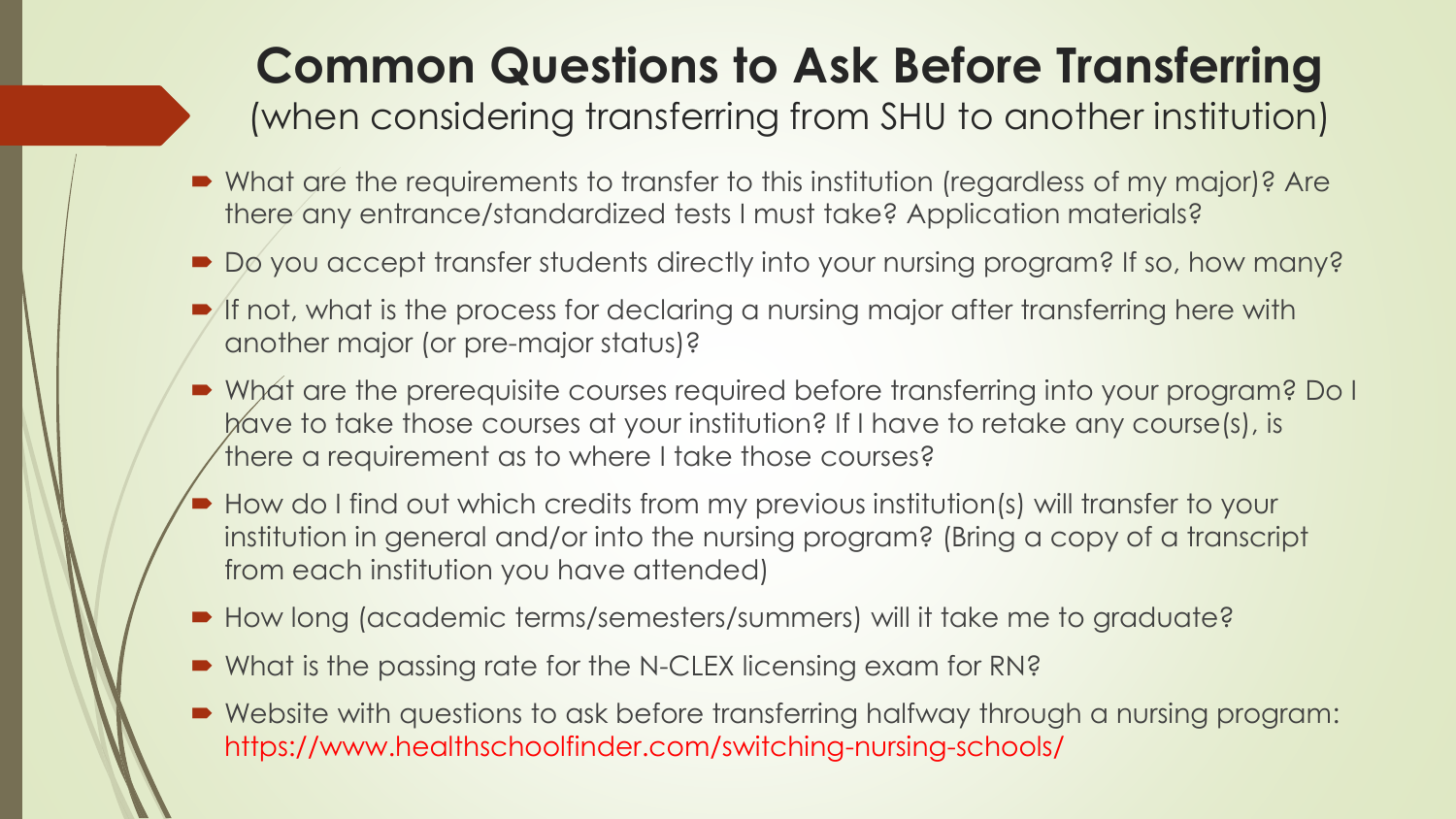# **Second Degree / Accelerated Programs**

### **Accelerated BSN (2nd degree) Programs [in NJ]\***

- If you already hold a baccalaureate degree in a non-nursing field, there are a variety of ways you might become a Registered Nurse (RN). The following schools offer an accelerated program in Nursing for students who hold a non-nursing bachelor's degree
	- **[Fairleigh Dickinson University](http://view.fdu.edu/default.aspx?id=6358)**
	- **Felician [College](http://www.felician.edu/divisions/nursing-health-management/adult-undergraduate/accelerated-bachelor-bsn)**
	- **[New Jersey City University](http://www.njcu.edu/nursing/accelerated-bsn/)**
	- **[Rutgers University College of Nursing](http://nursing.rutgers.edu/academics/about-undergraduate-study-nursing/accelerated-2nd-degree-bs-nursing)**
	- **[Seton Hall University](http://www.shu.edu/academics/nursing/bsn-accelerated/)**
	- **[Thomas Edison State Collge](http://www.tesc.edu/nursing/2nd-degree-bsn.cfm)**
	- **[UMDNJ-SN](http://sn.umdnj.edu/academics/accelbsn/)**
	- **[William Paterson University](http://www.wpunj.edu/cosh/departments/nursing/undergraduate-programs/acceleratedfast-track-program/)**

\*from New Jersey Collaborating Center for Nurses (NJCCN) website

**Note: This list is subject to change. For the most updated information, visit:**

- **NJCCN website** [\(http://www.njccn.org/find-a-nursing-program](http://www.njccn.org/find-a-nursing-program)),
- **Discover Nursing website** [\(https://www.discovernursing.com/schools#no-filters\)](https://www.discovernursing.com/schools)
- **Website for each institution of interest to you**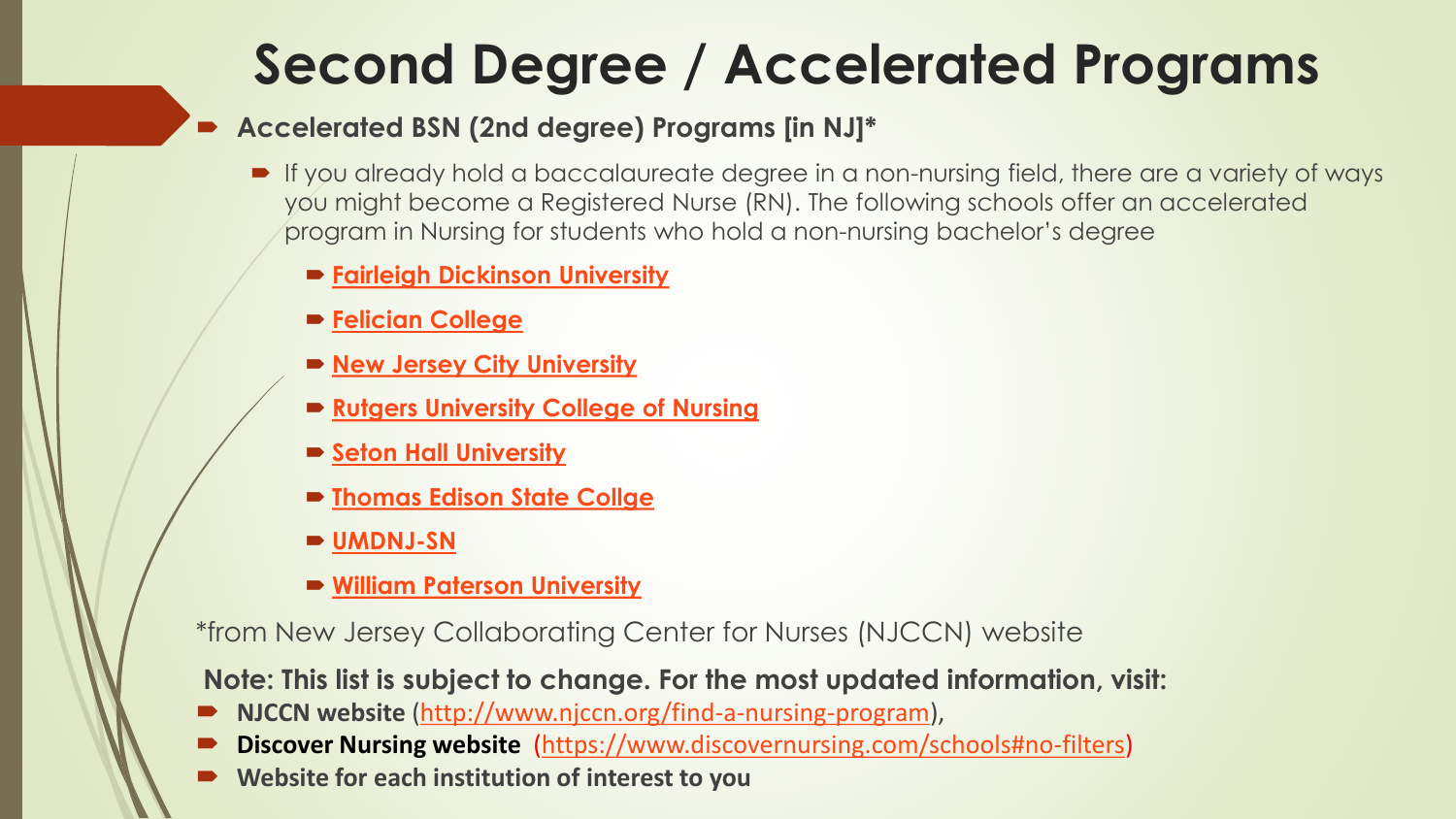# **Pre-licensure Master's Degree Programs**

- **Pre-licensure Master's Degree in Nursing [in NJ]\***
	- $\blacktriangleright$  This program is for students with a baccalaureate degree in a non-nursing major.
		- **[Ramapo College of New Jersey](http://www.ramapo.edu/catalog_13_14/msn.html)**
		- **[Seton Hall University](http://www.shu.edu/academics/nursing/clinical-nurse-leader/index.cfm)**

\*from New Jersey Collaborating Center for Nurses (NJCCN) website

**Note: This list is subject to change. For the most updated information, visit:**

- **NJCCN website** [\(http://www.njccn.org/find-a-nursing-program\)](http://www.njccn.org/find-a-nursing-program),
- **Discover Nursing website** [\(https://www.discovernursing.com/schools#no-filters](https://www.discovernursing.com/schools))
- **Website for each institution of interest to you**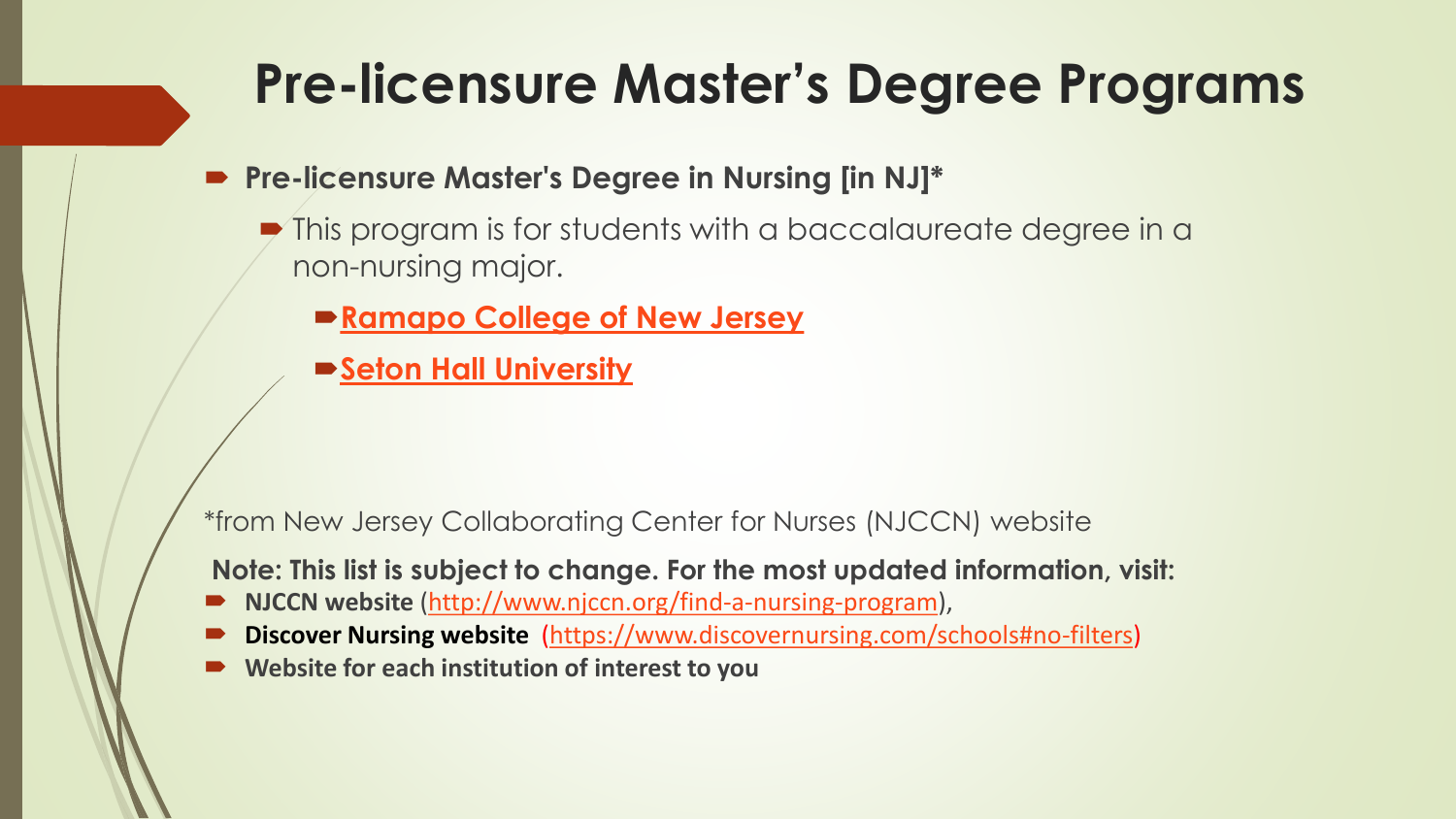# **Licensed Practical Nurse (L.P.N.) Programs**

**Complete LPN program at community county college**

- Seek employment in healthcare setting not requiring BSN or RN **license**
- **Employment may contain requirement to finish BSN and/or RN licensing over specific time period to maintain position**

For a list of the LPN programs in NJ, visit:

- **NJCCN website** ([http://www.njccn.org/find-a-nursing-program\)](http://www.njccn.org/find-a-nursing-program),
- **Discover Nursing website** [\(https://www.discovernursing.com/schools#no-filters](https://www.discovernursing.com/schools))
- **Website for each institution of interest to you**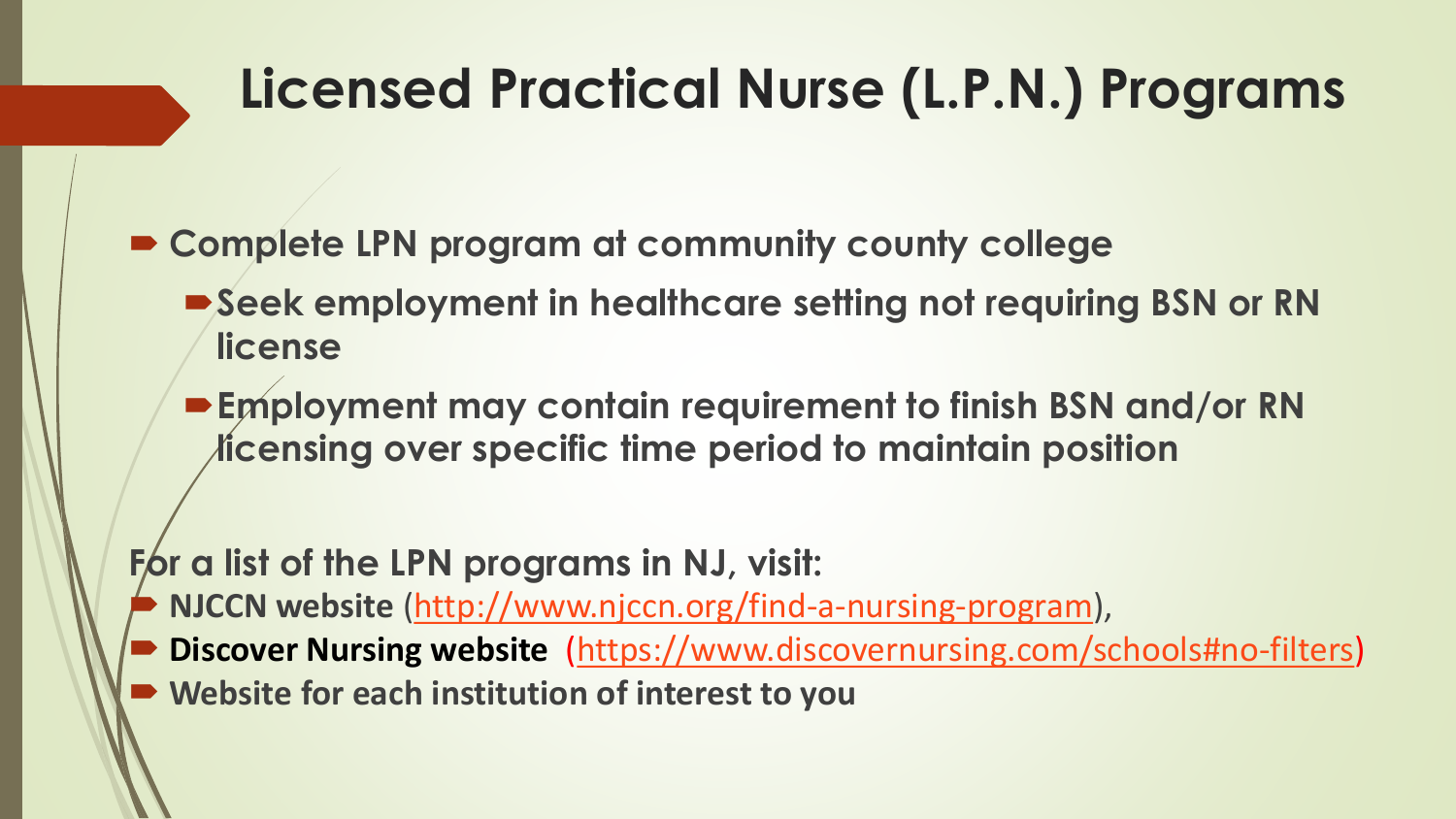# **Before Applying to a Program**

- **Know the prerequisite courses for nursing**
- **Know what materials you need so that you can prepare yourself before application time**
- **Is there an Admissions exam?**
- **Is there an Interview process?**
- Do I need to include a Personal statement?
- **Do I need to include Recommendation Letters?**
- **What are the Deadlines? Do not wait until the deadline to apply--the earlier you submit your application, the better!)**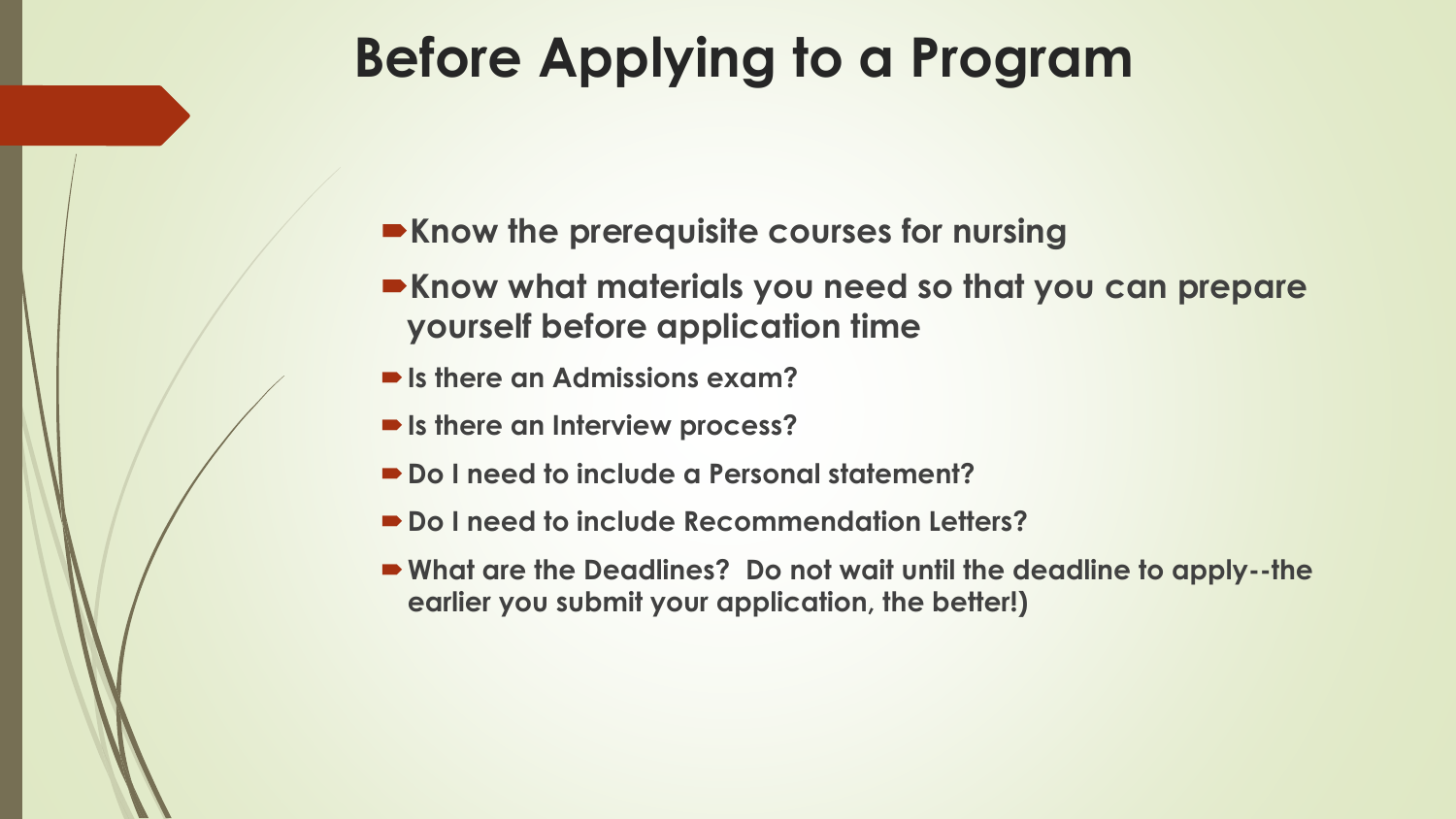# **Understand what you are getting into…**

#### **Look at the curriculum for the program(s) you are interested in. You will find that many of them are:**

- Fast-paced, rigorous curriculum
- Little time for other personal or work commitments
- Consider financial implications
- Pay attention to typical program plan (are summers required? What is time to degree? Travel to clinical sites)
- Here is a sample curriculum for a Second Degree / Accelerated program p

#### Curriculum - 61 Total Credits

#### **Semester One**

| NUTH 1101 Introduction to Professional Nursing | 3 Credits |
|------------------------------------------------|-----------|
| NUTH 2003 Pathophysiology                      | 3 Credits |
| NUTC 2011 Health Assessment                    | 3 Credits |
| NUTH 3010 Pharmacological Therapies            | 3 Credits |
| <b>NUTC 2102 Nursing Therapeutics</b>          | 2 Credits |
| NUTH 1003 Culture and Health                   | 3 Credits |

#### **Semester Two**

| NUTH 3002 Gerontological Nursing             | 2 Credits |
|----------------------------------------------|-----------|
| NUTC 3915 Dimensions of Psychosocial Nursing | 5 Credits |
| NUTC 3113 Adult Nursing I                    | 5 Credits |
| NUTH 3003 Research in Nursing                | 3 Credits |

#### **Semester Three**

| NUTC 3915 Maternal Newborn Nursing | 5 Credits |
|------------------------------------|-----------|
| NUTC 3916 Child and Family Nursing | 5 Credits |
| NUTC 3917 Acute Adult Nursing      | 5 Credits |

#### **Semester Four**

| NUTC 4019 Synthesis Practicum                          | 5 Credits |
|--------------------------------------------------------|-----------|
| NUTC 4118 Community Health Perspectives                | 5 Credits |
| NUTH 4001 Leadership, Management and Trends in Nursing | 3 Credits |
| NUTH 2002 Legal Aspects of Nursing                     | 1 Credit  |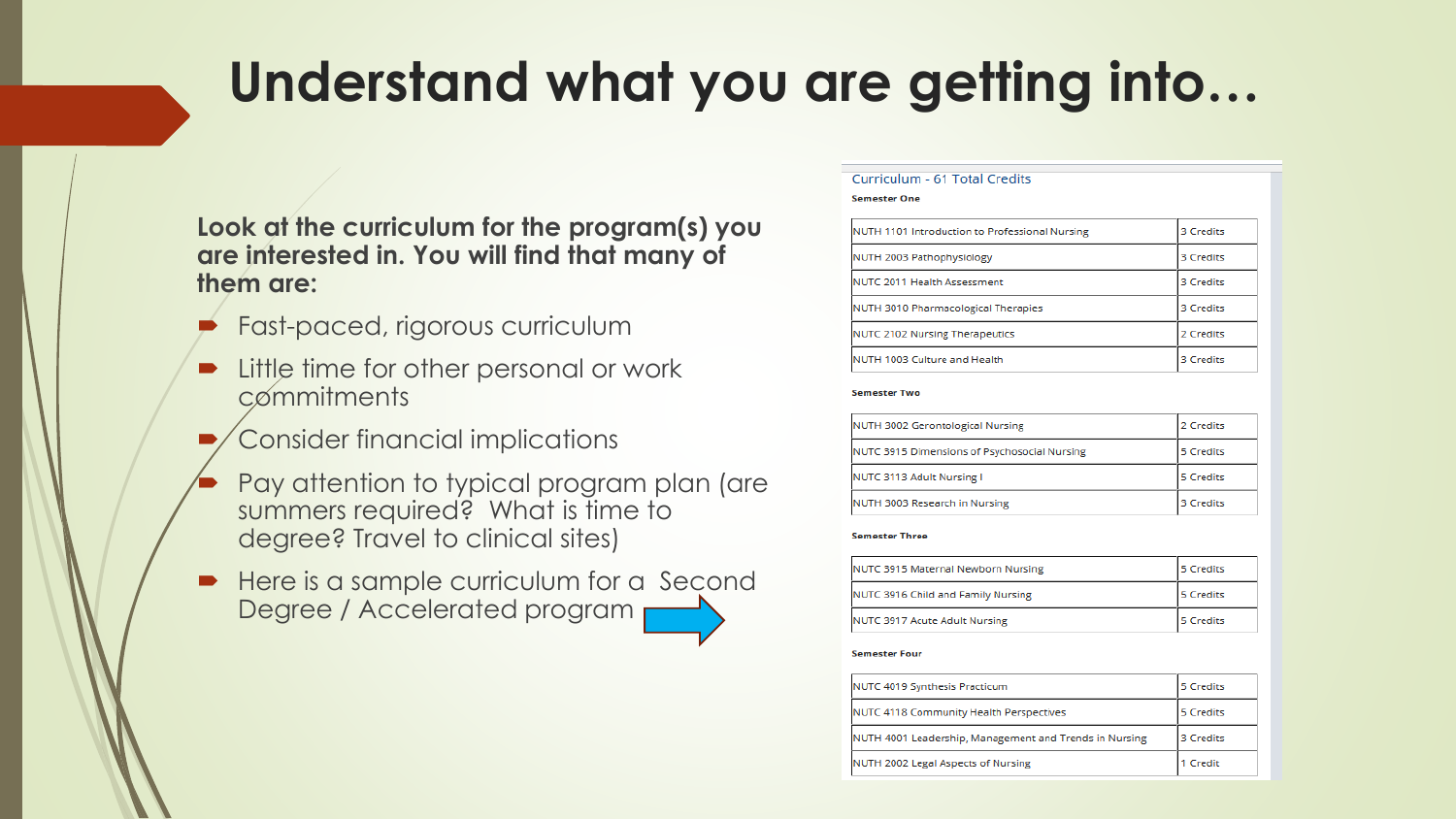# **Next Steps**

- Identify the geographic region that you are interested in
- Research the various types of nursing programs and decide which type of program (BSN, LPN, 2<sup>nd</sup> degree, etc.) is best for you
- Research institutions with the program options of interest to you
- $\blacktriangleright$  Find out more about the admissions process to each institution in general and then for the specific nursing program within the institution (they may be different)
- Take required exams/placement tests and complete prerequisite courses
- **Prepare application materials and submit complete package** early